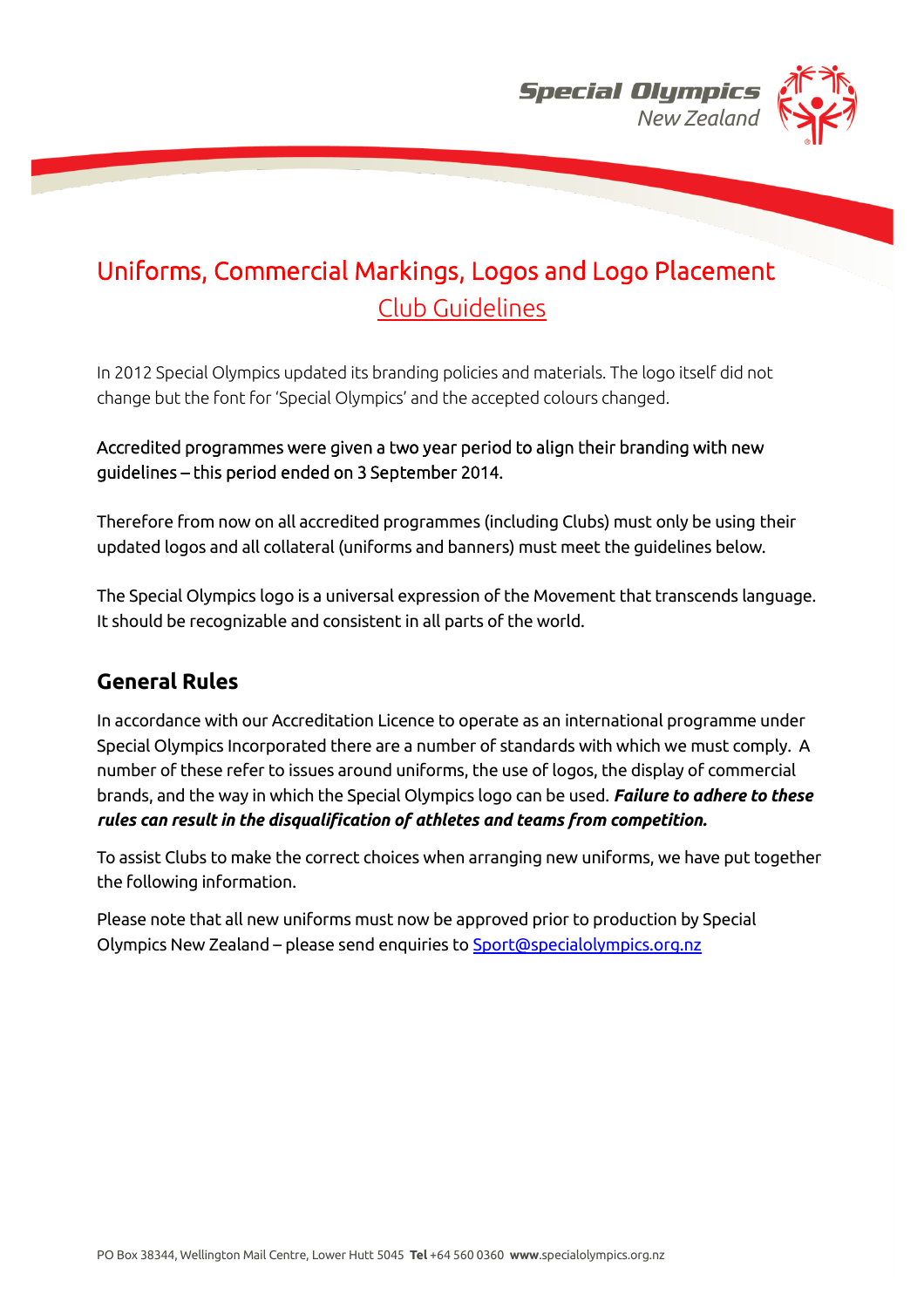## **The display of Commercial Markings (Company Brands)**

## **There shall be no advertising on the competition uniform.**

Please refer to General Rules Section 5.08(a) – (Amended General Rules 2013)

## **Commercial Messages on Athlete Uniforms and Competition Numbers.**

In order to avoid commercial exploitation of persons with intellectual disabilities, **no uniforms, and no bibs or other signs bearing competition numbers, which are worn by Special Olympics athletes during any competition or during any Opening or Closing ceremonies of any Games may be emblazoned with commercial names or commercial messages.** 

The only commercial markings which may be displayed on athletes' uniforms during Games competitions and opening and closing ceremonies are the normal commercial markings of the manufacturer, i.e. Nike, adidas. For purposes of this Section 5.08(a), "normal commercial markings" are limited to the following:

• "The only commercial markings which may be displayed on Athletes' uniforms during competitions are the **normal commercial markings of the manufacturer.**

On larger clothing items, such as shirts, jackets, pants, jerseys, and sweatshirts, one manufacturers' commercial marking per clothing item is permissible, if that name or logo display does not exceed an area of six square inches or 38.7 square centimetres (such as a display measuring  $2" \times 3"$  or 5.08 cm  $\times$  7.62 cm).

On small clothing items, such as caps, socks, hats, gloves and belts, one manufacturers' commercial marking per clothing item is permissible, if that name or display does not exceed an area of three square inches or 19.35 square centimetres; and on athletic shoes, no logos or commercial names are permissible except for names or logos which are included by the manufacturer on athletic shoes which are sold to the general public".

#### **Commercial Markings on Other Athlete Apparel or Accessories**

Special Olympics athletes who are not engaged in competition or in Opening/Closing ceremonies may wear, carry or use at Games venues other than the sites of competition (such as at training or practice sessions) clothing and/or non-apparel items which are not part of their sports equipment (such as tote bags), which contain small and attractively designed identifications of corporate or organizational sponsors.

## **The use of the Silver Fern**

**The Silver Fern is not to be used under any circumstances.** It is a known New Zealand patented brand and as such is seen as an additional logo on the garments.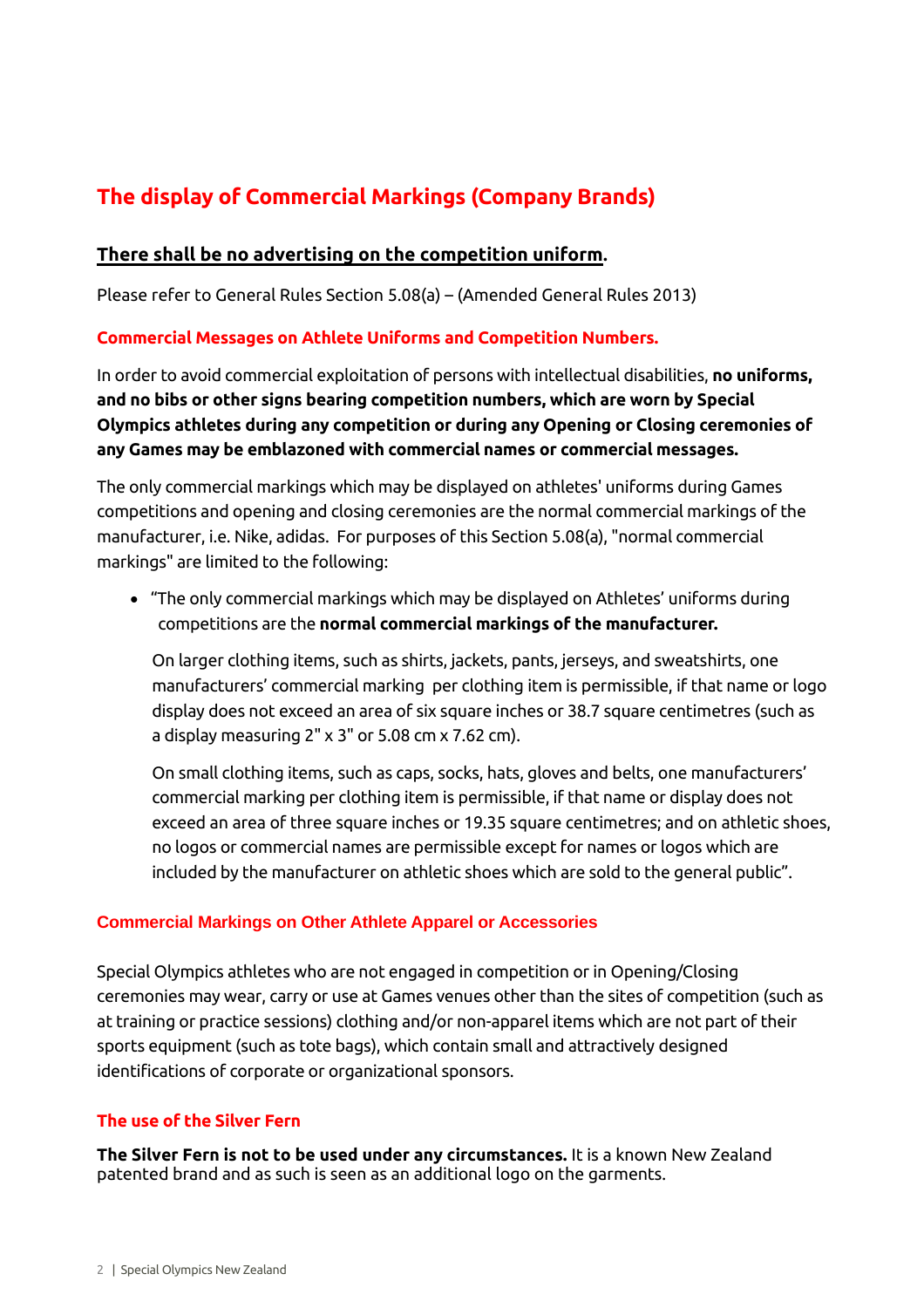#### **The use of the Special Olympics New Zealand logo**

Only logos approved by Special Olympics New Zealand may be used on Club uniforms.

The following list summarises the principal rules concerning use of the Special Olympics logo.

## **Please refer to Special Olympics Incorporated's [Branding Resources and Guidelines](http://resources.specialolympics.org/brand.aspx) for more information.**

- The two elements that make up the logo—the seal and the logotype—must be used together, without altering their relative size and position.
- The logo must always include the registered trademark symbol—®.
- Special Olympics font of choice is Ubuntu (can be downloaded at no cost).
- Special Olympics region and Programme logos must incorporate the name of the region or programme below the logotype. The use of the logo without a region or Programme name is reserved for Special Olympics, Inc.
- The Special Olympics primary colour palette consists of Special Olympics Red (Pantone 186) and Special Olympics Grey (Pantone 418). These two colours are supported by Black, Biscuit and White for core applications of the brand visual identity such as stationery and signage.

**Please note, the teal colour is no longer used**. Reverse logos may appear against an appropriate contrasting solid colour and dark value, low-contrast imagery.

#### • **Logo Colours**

- $\degree$  On a white background : the preferred logo colour is red and grey or red and black.
- $^{\circ}$  On a dark background, i.e black or similar the logo must be white
- $\degree$  Clubs are welcome to use a coloured logo that is in line with their Club colours as long as the contrast and visibility of the logo follows the guidelines in the next bullet point.
- Avoid using positive logos on backgrounds darker than a 35 percent value of black or reverse logos on backgrounds that are lighter than a 60 percent value of black.
- The minimum size is 1/3 inch or 8mm in height.
- To preserve its legibility and visual integrity, the Special Olympics logo should always be surrounded by sufficient clear space.
- When creating shirts for Clubs or teams, a logo placement can be used that gives primacy to the actual team name, this acknowledges the importance of local teams within Special Olympics and facilitates creation of distinct team identities for games within a program.
- The name of the team has primacy on the shirt ensuring team or Club recognition, the choice of typeface and design of this element is at the discretion of the Club.
- The name of the Club is to be in font Ubuntu Bold.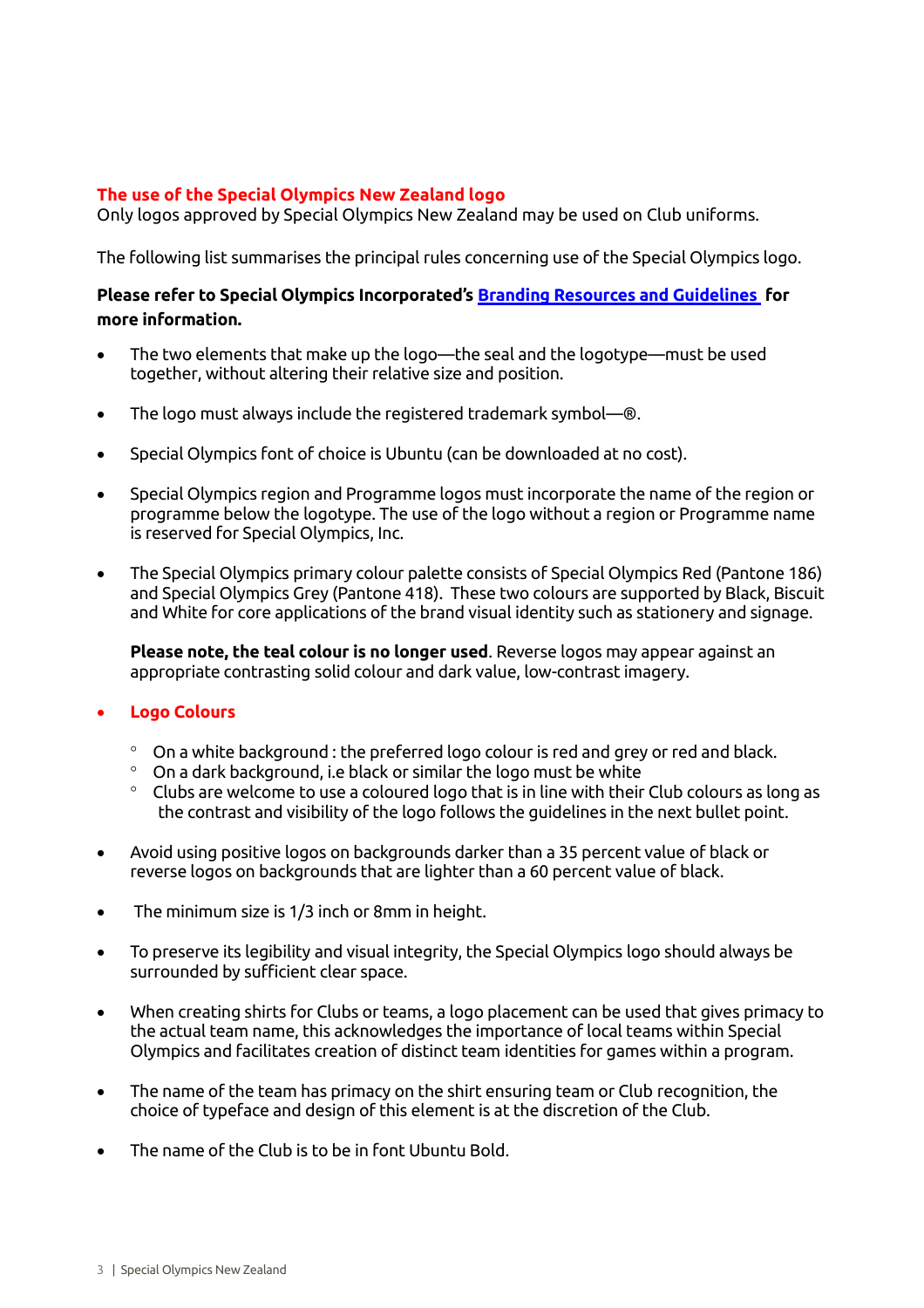## **Sport Specific Guidelines for Uniform and Logo Placement Aquatics**

Athletes are required to wear swimsuits which are within the guidelines prescribed by the Fédération Internationale de Natation Amateur (FINA). Referees have the authority to exclude any competitor whose swimsuit does not comply with FINA guidelines.

- Suits should not be transparent, even when wet.
- The competitor must wear only one swimsuit in one or two pieces.
- No additional items, like arm bands or leg bands shall be regarded as parts of a swimsuit.
- Swimwear for men shall not extend above the navel nor below the knee, and for women, shall not cover the neck, extend past the shoulder, nor shall extend below knee. All swimsuits shall be made from textile materials.
- *Open water swimmers*: Each participant shall be permitted to wear a wetsuit or technical swimsuit from any manufacturer without penalty in the 1.5-kilometer open water swimming event as long as the wetsuit does not exceed five millimeters in thickness and abides by all other Special Olympics regulations, including General Rules Section 4.08 governing the use of commercial markings on Athletes' uniforms.

The placement of the logo onto swim clothing can be challenging and needs to be carefully considered to minimise possible embarrassment to the wearer.

Suggestions for logo placement on female swim suits include mid chest, mid back just below the "waist band" and on the hip either on the front or back of the side seam. Placement must take account of where the commercial brand is located and avoid any clashes which compromise the Special Olympics logo.

Placement on male swim suits are even more limited but include mid back just below the "waist band" and on the hip either on the front or back of the side seam.

## **Athletics**

Competitors must wear clothing which is clean, designed and worn so as not to be objectionable.

- The clothing must be made of a material which is non transparent even when wet.
- The competitors must not wear clothing which could impede the view of the judges.

The best placement of the logo on athletics tops for both males and females is on front chest top right or left depending on where any commercial markings are located and trying to avoid the logo being completely covered when the athletics bib is attached during competition. Consideration may also be given to placement on the back centre to avoid it being covered during racing.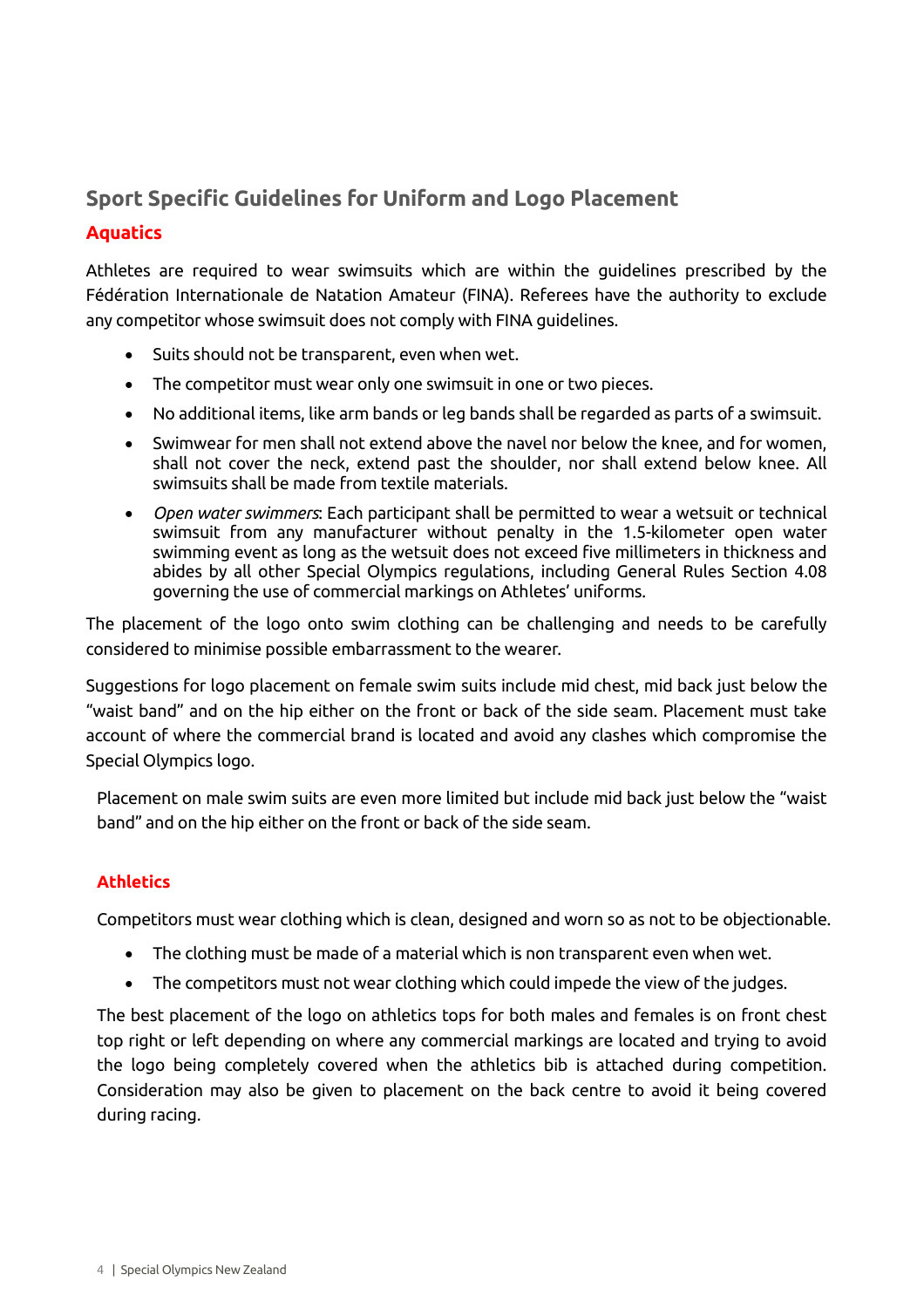It is not necessary to place the logo on athletics shorts but if doing so placement on the front at the side seam is reasonable.

## **Basketball**

Clothing must conform to Fédération Internationale de Basketball Amateur (FIBA) Regulations regarding competition clothing.

- The uniforms (jerseys/shirt and shorts) must be the same colours and designs for all team members.
- All players must tuck their shirts into their playing shorts. 'All-in-ones' are permitted.
- Striped jerseys/shirts are not permitted.
- It is required that each team has two sets of solid coloured jerseys/shirts: a lightcoloured set when designated "home team," and a dark-coloured set when designated "visiting team."
- The numbers must appear on front and back of jersey/shirt.
- The numbers on front and back should be clearly visible (plain Arabic numbers) at least 20cm high on back and 10cm on the front with the numbers made of material at least 2cm wide.
- **Teams shall use numbers 0 and 00 and from 1 to 99.**
- Players on the same team shall not wear the same number.
- The name of the Club or athlete may also be placed on the backs of the athlete's jersey/shirt. The name of the Club may be placed on the front of the jersey/shirt.
- Shorts of the same dominant colour front and back, but not necessarily of the same colour as the shirts. The shorts must end above the knee.
- Socks of the same dominant colour for all players of the team.
- Undershirts, if worn, must match the colour of the body of the uniform (not the trim) and must be identical in colour. Undershirts may be worn by some or all of the players, and may be short sleeve or tank top (no cut or ragged edges are allowed).

Consideration should also be given to the placement of the logos, names and numbers so that they are clearly visible during play when the shirt must be tucked into the shorts.

#### **Bocce**

- White is the traditional colour, with a collared shirt in the sport of Bocce. Other colours are acceptable.
- Team members should wear the same uniform. This should be a team shirt and shorts/light cotton pants/skirts.
- Court shoes are required. Tennis shoes or smooth-soled athletic shoes are recommended. Running shoes or spiked-sole shoes are not permitted.

Placement of the logo is recommended for front chest left or right side depending upon any other commercial markings on the shirt and consideration should be given to placement of the club name or logo at top centre on the back.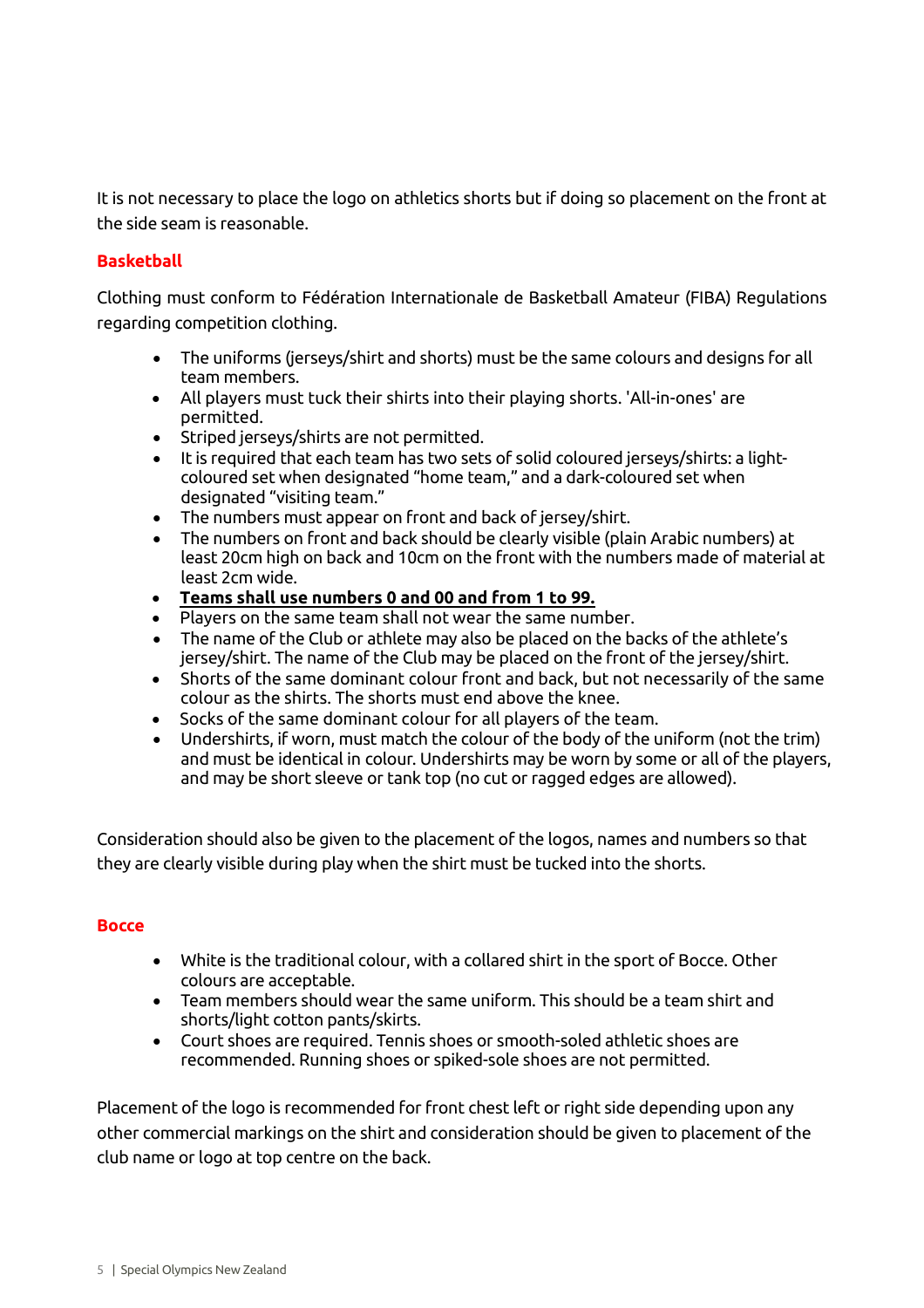### **Bowling**

- Attire should consist of neat and clean outfits.
- Team members should wear the same uniform.
- Bowling shirts or tee-shirts with collars are required.
- The bottoms should consist of long pants or dress/walking shorts (knee length). Skirts may be worn by females.

Placement of the logo is recommended for front chest left or right side depending upon any other commercial markings on the shirt and consideration should be given to placement of the logo at top centre on the back (since most of the view of a bowler is of their back). Alternatively, placing the athlete's name or the Club name on the back looks very professional.

## **Equestrian**

- Clothing should be workmanlike and neat.
- Athletes should wear a short, dark-coloured riding coat.
- A conservative colour, preferably white, riding shirt.
- A tie, stock, or choker.
- Gloves are optional.
- Breeches or jodhpurs.

Placement of the logo is recommended for front chest left or right side depending upon any other commercial markings on the shirt and jacket. Removing the pocket (if any) on the garments and having the logo stitched onto the pocket and reapplied is a good solution too.

## **Football**

- The basic compulsory attire of a player shall consist of 2 different colour sets of: a jersey/shirt, shorts, stockings (socks), shin guards and appropriate footwear for sport.
- The goalkeepers shall wear colours contrasting with those of the two teams and the referee.
- Each player shall wear a number. The colour of the numbers must contrast clearly with the outfits (light on dark or vice versa) and be legible from a distance for spectators in the stadium and television viewers. This applies especially in the case of striped jerseys/shirts. A plain coloured background (either entirely light or dark, depending on the colour of the numbers) affords better legibility. These numbers shall be between 25cm and 35cm in height in the center of the back of the jersey/shirt, between 10cm and 15cm in height on the front of the jersey/shirt in any position at chest level, and between 10cm and 15cm in height in any position on the front of either leg of the shorts. None of the numbers may contain advertising, design features or other elements.
- In an effort to be consistent with Olympic standards, teams are encouraged to also include numbers on the front of the shorts, on the bottom of the right leg. This number should be 10cm in height and the colour of the numbers should contrast with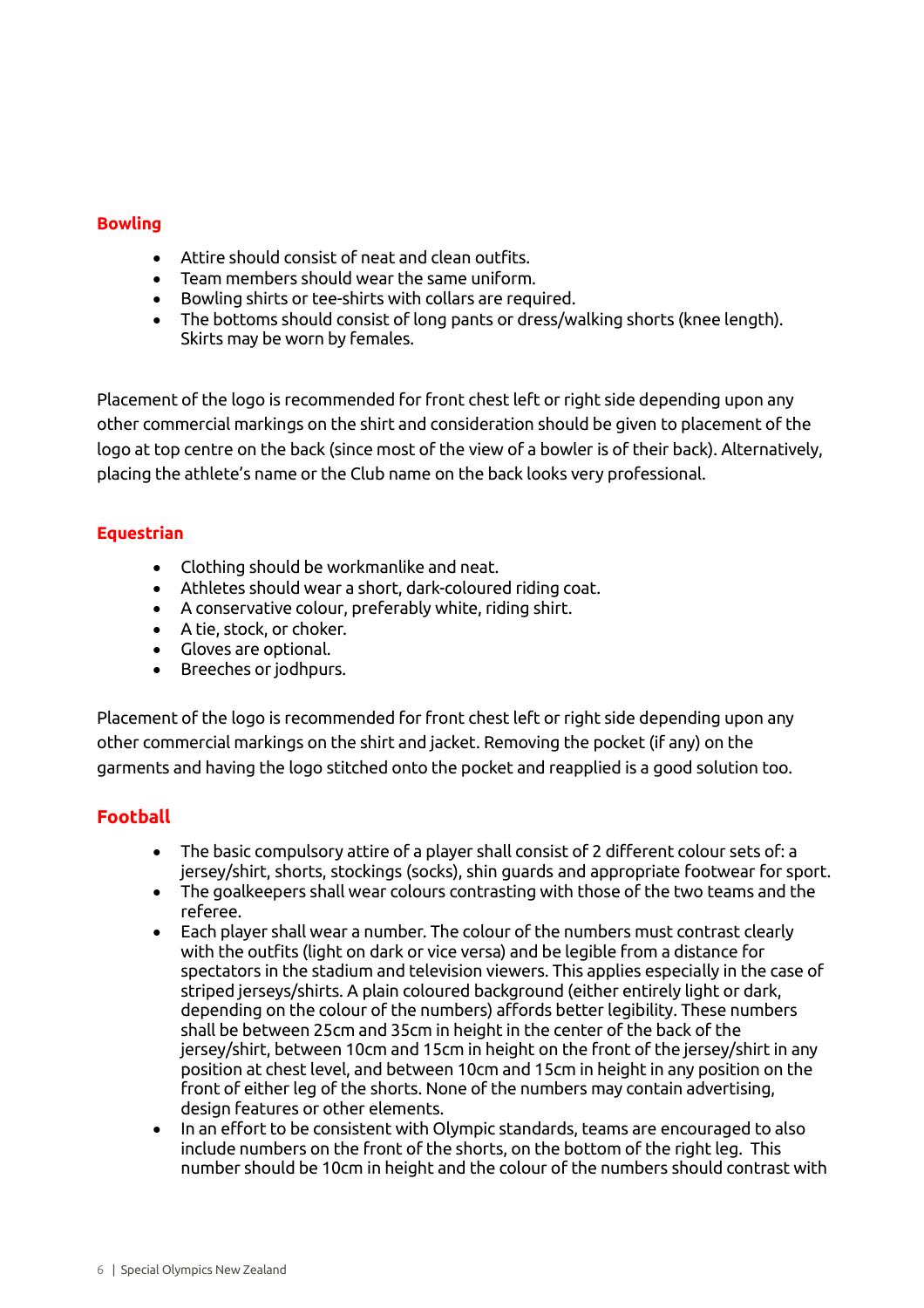the colour of the jerseys/shirts and shorts.

• A captain's armband can also be included as a clothing requirement to clearly identify the team's captain.

## **Golf**

- Athletes should wear appropriate golf attire. Jeans and athletic shorts are not permitted.
- Male shirt must be collared (button down or other). Males' bottoms should consist of dress shorts or long dress pants.
- Females dress attire should consist of a collared shirt (button-down or other) and shorts of Bermuda length, long dress pants or skirts of appropriate length.

Placement of the logo is recommended for front chest left or right side depending upon any other commercial markings on the shirt and consideration should be given to placement of the club name or logo at top centre on the back.

## **Powerlifting**

**Lifting Suit**

• The lifting costume shall consist of a one-piece, full-length lifting suit of one-ply stretch material

without any patches or padding. A non-supportive weightlifting/wrestling-type suit is also a legal suit. The straps of the suit must be worn over the shoulders at all times while lifting in competition.

The lifting suit shall also be subject to the following requirements:

- It may be of any colour or colours.
- Seams and hems must not exceed 3 centimetres in width and 0.5 centimetres in thickness.
- Only non-supportive suits may have seams and hems exceeding 3 centimetres in width.
- Seams may be protected or strengthened by narrow gauge webbing or stretch material not exceeding 2 centimetres in width and 0.5 centimetres in thickness.
- It must have legs, and the length of the leg must be a minimum of 3 centimetres and must not exceed 15 centimetres from the middle of the crotch measured down the inside of the leg from the crotch. Non-supportive weightlifting-type suits may have legs longer than 15 centimetres as long as they do not reach the knee and do not touch any knee wrap or knee-cap supporter.
- Only non-supportive type suits may have a double crotch.
- Long pants may not be worn.
- At Special Olympics World and Regional Games powerlifting competitions, all competitors must wear a lifting suit which conforms to the above stated specifications, the only exception being the full-length aerobic suit worn in the bench press by athletes with physical disabilities.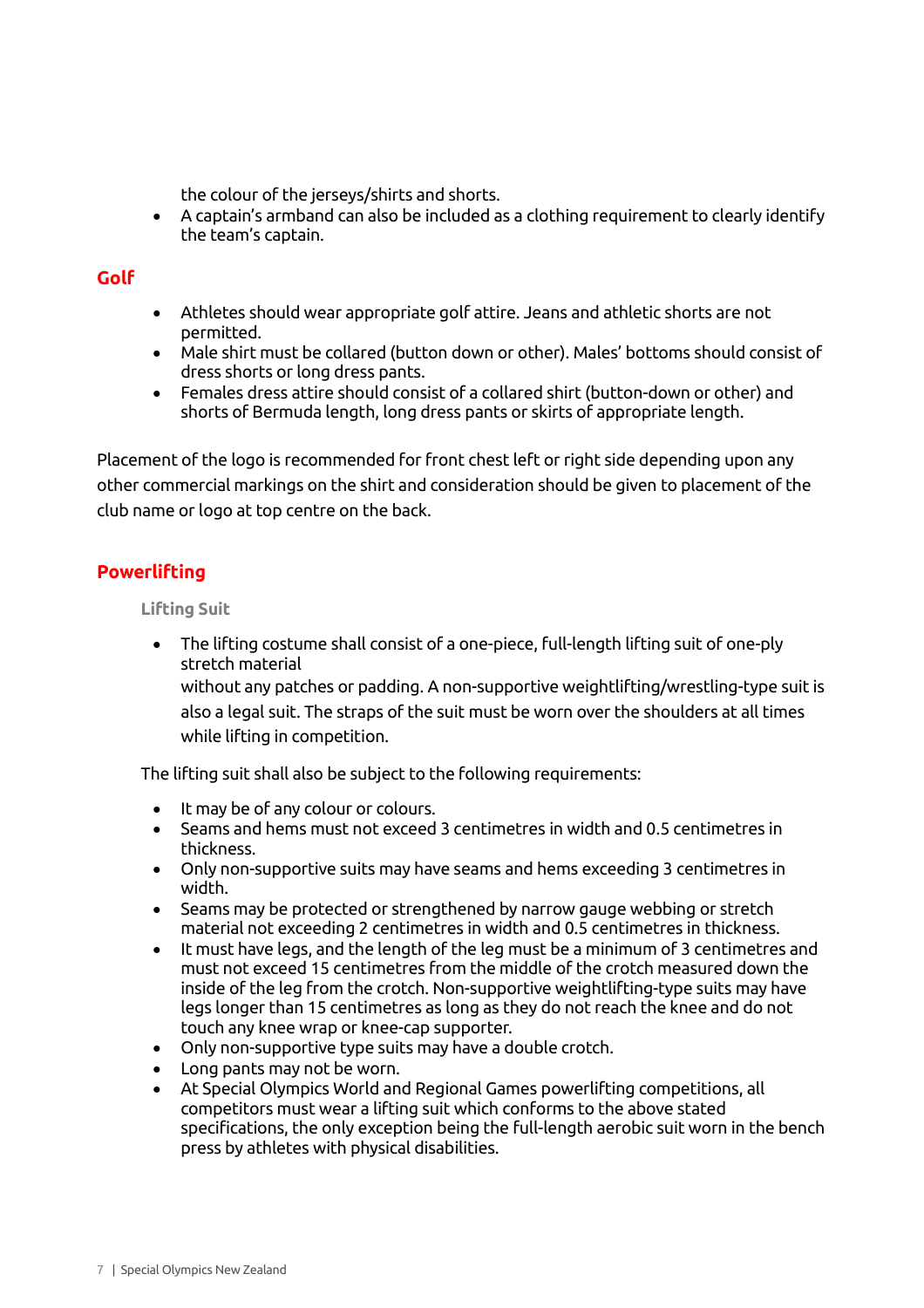#### **Undershirt**

- An undershirt (commonly known as a "T-shirt") of any colour or colours must be worn under the lifting suit by all competitors during the performance of the squat and the bench press. It is optional for men, but mandatory for women to wear a T-shirt during the performance of the dead lift. The T-shirt is subject to the following conditions:
- Is not ribbed.
- Does not consist of any rubberized or similar stretch material. Specialized "Bench" shirts are not permitted.
- Does not have reinforced seams or seams which might tend to assist the lifter in competition
- Must have sleeves, which do not terminate below the elbow or up at the deltoid.

#### **Briefs**

• A standard commercial "athletic supporter" or standard commercial briefs of any mixture of cotton, nylon or polyester (but not swimming trunks or any other garment of rubberized or similar stretch) material shall be worn under the lifting suit. Specialized "Squat Briefs" shall not be worn. Women competitors shall wear nonsupportive protective briefs or panties.

#### **Footgear**

• Long socks (up to the knee) must be worn for the dead lift. Sports type shoes e.g. trainers, powerlifting or weightlifting boots ONLY must be worn. No hiking or work boots allowed. The height of the heels shall not exceed 5 centimetres.

#### **Belt**

• A belt made of leather, vinyl, nylon or other similar non-stretch or non-metal (other than buckle and stud attachments material) may be worn on the outside of the suit. Dimensions: Width — a maximum of 10 centimetres; thickness — a maximum of 13 millimetres. The belt may not encircle the body more than once. Belts shall not have additional padding.

#### **Wraps**

• Wrist wraps of a maximum width of 8 centimetres and a maximum length of 1 metre may be worn. A wrist wrap shall not extend beyond 10 centimetres above or 2 centimetres below the centre of the wrist.

In lieu of wrist wraps, wristbands not exceeding 10 centimetres in width may be worn. If wrist wraps are wrap-around style, with or without stitching, to form a sleeve, they may have Velcro patches not exceeding 30 centimetres in total length and 8 centimetres in width as well as a thumb loop. The total length of a wristband shall not exceed 50 centimetres. The thumb loop shall not be over the thumb during the competitive lift.

- Knee wraps wraps not exceeding 2 metres in length and 8 centimetres in width may be used. When worn, wraps should not be in contact with the socks or the lifting suit.
- Supportive wraps Only IPF approved wraps shall be permitted for use in